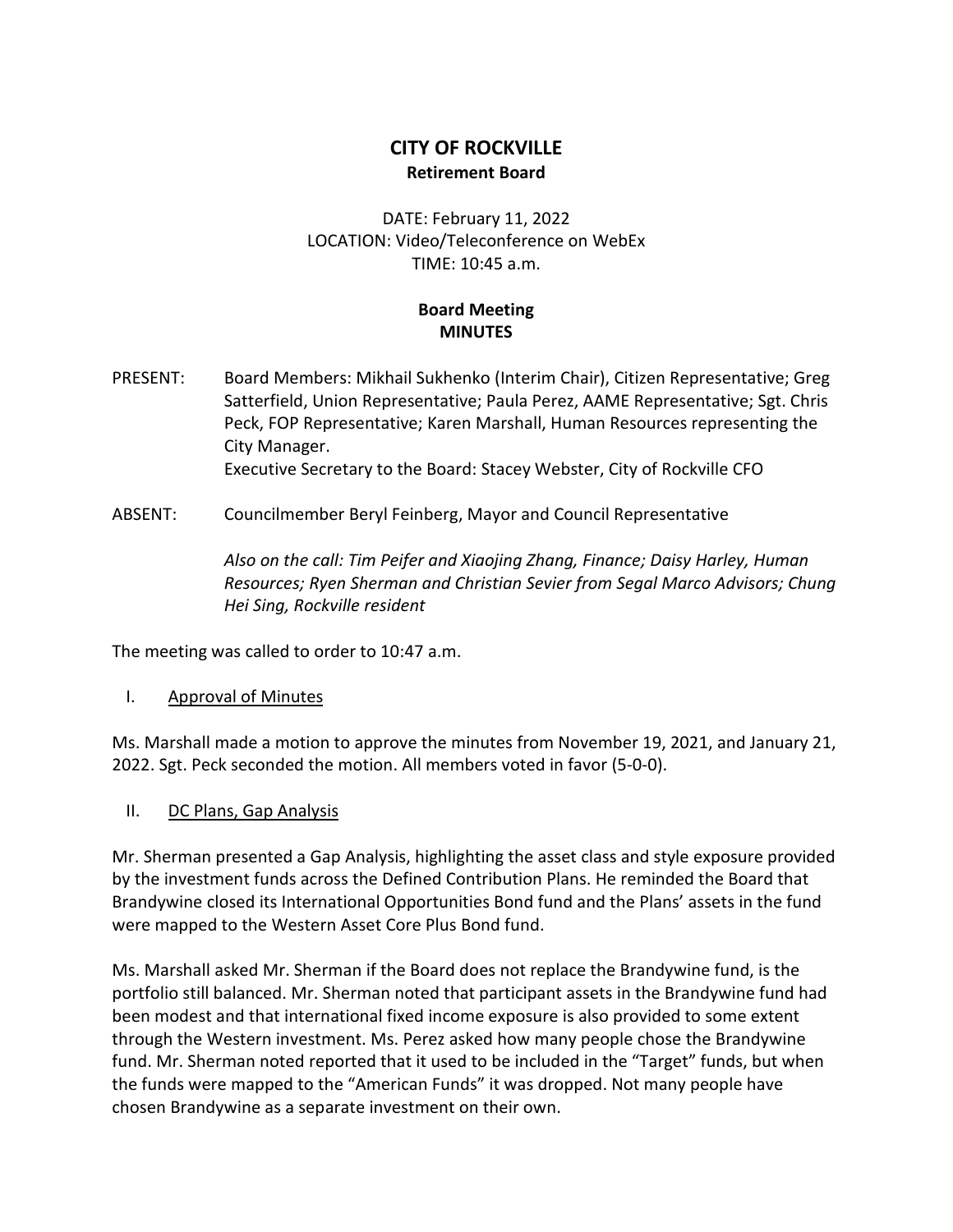Following further discussion with the Board and Segal Marco, the Board opted not to initiate a search to add another international bond fund to the Plans. The Board agreed that a streamlined investment line-up is better for plan participants.

## III. Investment Performance Review

Following an overview of the markets, Mr. Sevier moved to the Pension Fund (beginning on PDF page 27), which returned 14.6% for 2021, and outperformed the Policy Index by over 2%. The asset allocation is in compliance with the guidelines, although slightly underweight to fixed income. Investment gains for the calendar year were approximately \$17.5M, with a December 31 market value of approximately \$137.1M. The managers are performing in line with expectations. The small cap U.S. equity fund managed by SSgA implemented a fee waiver for 2022 that will effectively lower its expense ratio from 0.89% to 0.75%. The fund also saw much improved performance for the year. Additionally, the Fund's exposure to hard/real assets like real estate, commodities, and other inflation sensitive investments were valuable in the inflationary environment.

Mr. Sevier noted the Fund's exceptionally strong performance over the last three calendar years: 18.0% in 2019, 13.0% in 2020 and 14.6% in 2021. Mr. Sherman noted that Segal Marco will conduct an asset allocation study and will make recommendations regarding the asset allocation of the Pension Plan at the May Board meeting. Mr. Sherman noted that 2018 was the last time the Board made asset allocation changes.

For the Thrift and 457 review (beginning on PDF page 109), total Defined Contribution Plan assets total \$96.5M and the American Funds target date series represents about 40% of total assets. Mr. Sevier noted the favorable crediting rate for the Lincoln Stable Value Account relative to the stable value fund universe and other money market funds. The U.S. equity funds are performing in line with expectations, with the exception of the Voya Small Company fund, which has undergone structural changes from a portfolio management standpoint as well as some tweaks to the fund's investment approach. Mr. Sevier indicated that Segal Marco continues to watch the team and fund carefully, and that relative performance seems to have improved somewhat so far in 2022 as the market environment has evolved, and that additional updates will be provided at subsequent meetings.

Mr. Sevier also reviewed performance for the Invesco Developing Markets fund, noting its weak absolute and relative performance for 2021, and providing some performance attribution to help explain this. Segal Marco does not recommend making any changes at this time. Lastly, Mr. Sevier reported that the American Funds Target Date fund series continues to perform well.

For the Retiree Benefit Trust, total assets equal approximately \$12.9M as of December 31, 2021, and had a return of 8.2% for the calendar year. The Trust is overweight global equities, offset by an underweight to fixed income. The Trust underperformed its Policy Index for calendar 2021 but has outperformed since inception. Both current managers have also